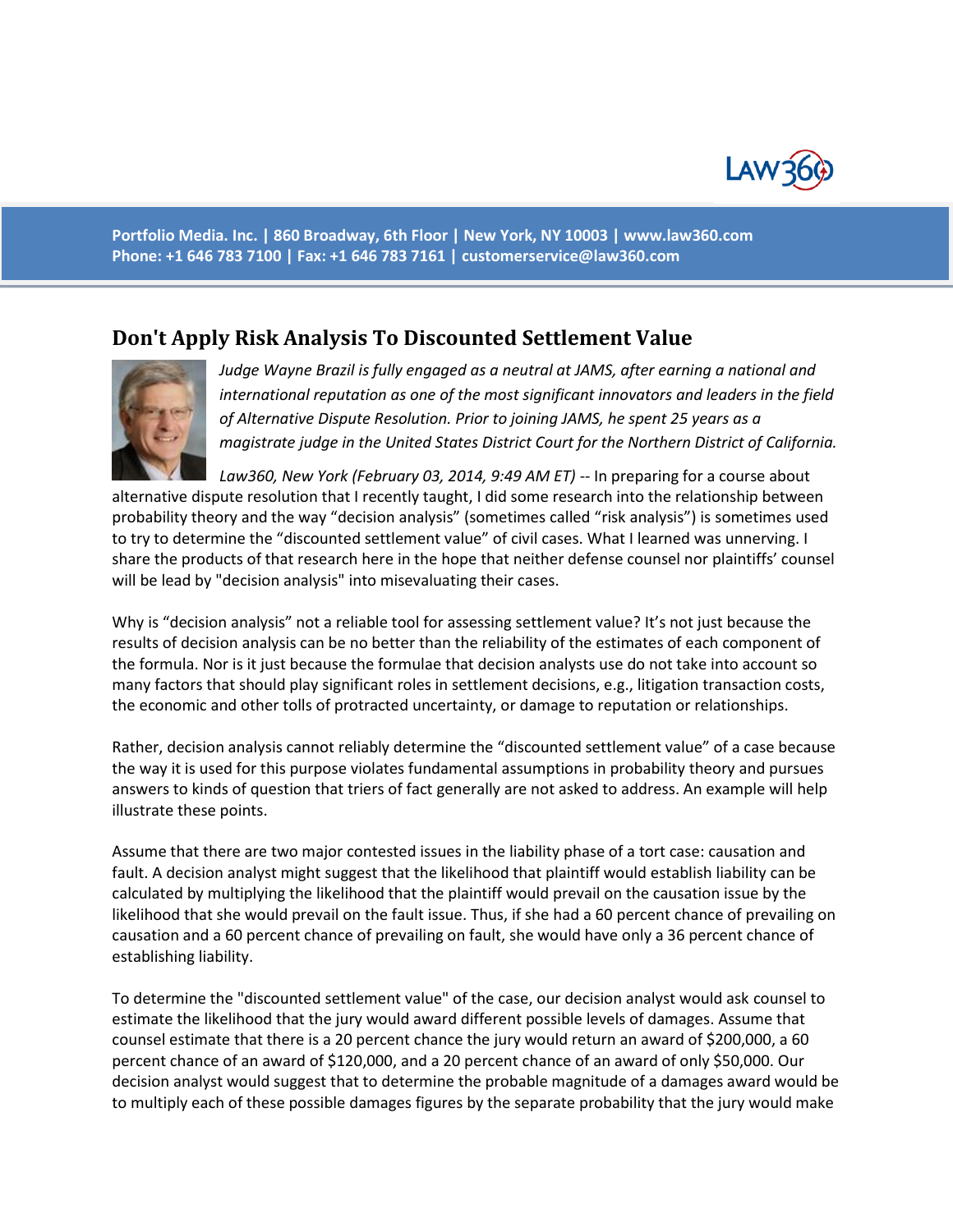that particular award, then to add the three resulting figures. The math in this part of this exercise would look like this:

20 percent chance of a \$200,000 verdict = \$40,000 60 percent chance of a \$120,000 verdict = \$72,000 20 percent chance of a \$50,000 verdict = \$10,000 Total = \$122,000

According to this decision analyst, however, the discounted settlement value of this case is not \$122,000. Rather, to determine that settlement value, it would be necessary to multiply the probable damages figure by the separate estimate of the probability that the plaintiff would establish liability (36 percent). Under this approach, the "discounted settlement value" of this case is .36 x \$122,000, or \$43,920.

At first glance, defense lawyers might like the product of this kind of analysis — but, digging deeper, they would understand that it is dangerously misleading. Plaintiffs' lawyers are likely to feel, instinctively, that this approach has yielded a product that bears little relation to the real world and, therefore, must be infected by some fundamental flaw.

As it turns out, the plaintiffs' lawyers' instincts would be pointing them in the right direction.

Decision analysts' use of probability theory to determine the "discounted settlement value" of civil cases suffers from two fundamental problems. The first is that, under probability theory, it is appropriate to multiply the separate likelihoods that each of two events will occur in order to estimate the net likelihood that both of those events will occur in conjunction only if the occurrence of each event is truly independent. In civil litigation, however, the "events" that would populate the decision analysts' formulae often are not truly independent.

In our hypothetical case, for example, some of the same evidentiary variables will affect both the likelihood that the plaintiff will prevail on liability and the likely size of the jury's damage award. How much the jury likes and believes the plaintiff is likely to affect both the odds that she will prevail on liability and the amount of damages she will be awarded. Because some of the same variables could significantly affect the likelihood of each occurrence, we cannot say that each is truly independent. When two occurrences are not truly independent, we cannot simply multiply the likelihood that one will occur by the likelihood that the second will occur in order to determine the likelihood that the two events will occur conjunctively.

Observations by Harvard Law Professor Charles Nesson, made in an essay written for other purposes, alert us to a second difficulty with trying to use probability theory to determine the discounted settlement value of civil cases.[1] Professor Nesson points out that in civil litigation, legal and historical conclusions often are not conjunctive. Instead, when the law requires a plaintiff to prevail on several different issues, the jury is not asked "what is the net probability of plaintiff prevailing on all of these issues?" In other words, the law usually does not impose a duty on a plaintiff to prove that the joint probability of multiple events exceeds 50 percent, or that the joint probability of prevailing on multiple issues exceeds that figure.

Instead of asking the jury to answer a question of probability theory, the law asks the jury to determine, for one central fact issue at a time, whether plaintiff's contention about that particular fact is supported by 51 percent of the persuasive power of the evidence.